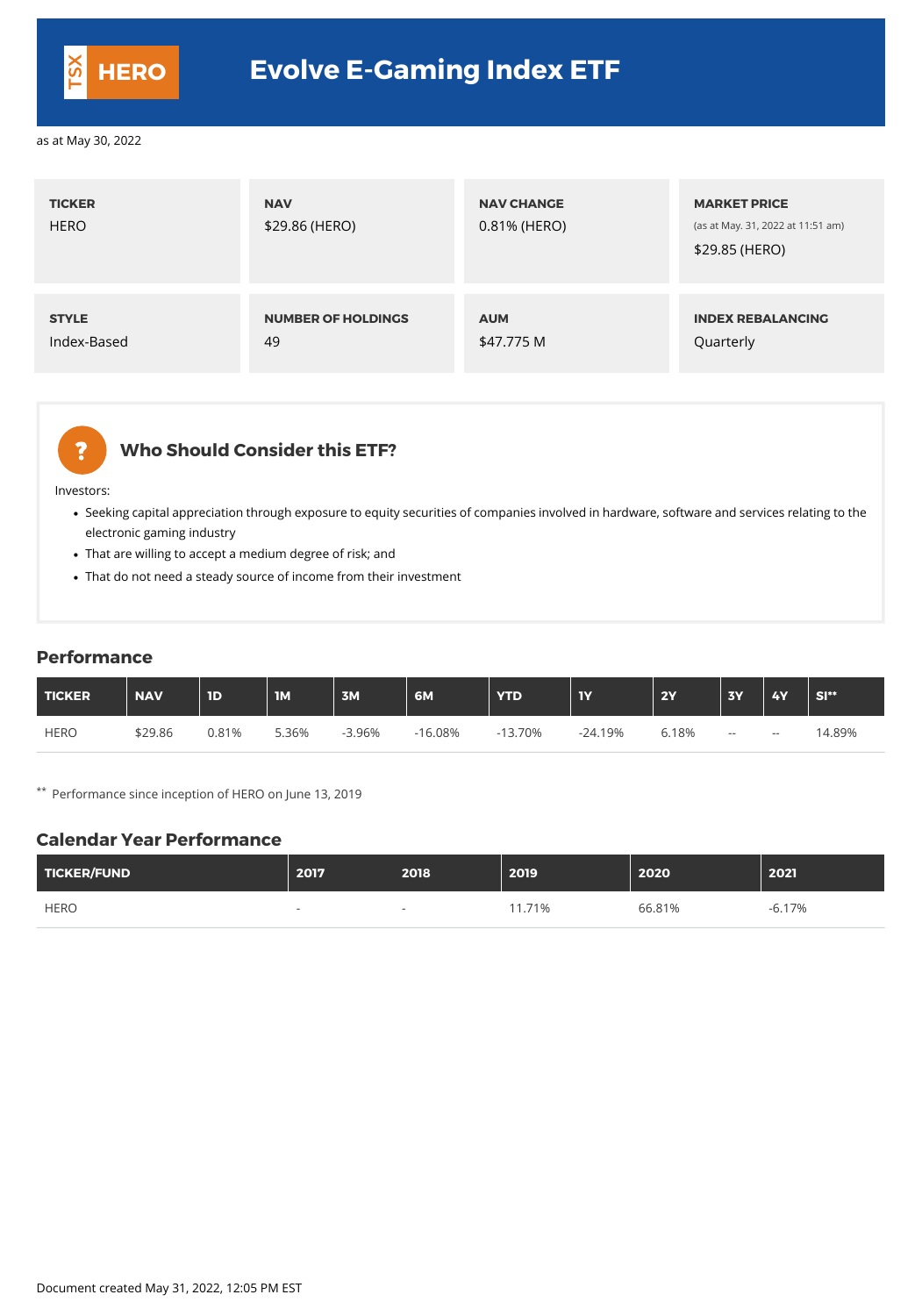### **Historical Prices (\$) - HERO**

As at May 30, 2022



### **Cumulative Total Return (%) - HERO**

As at May 30, 2022



Document created May 31, 2022, 12:05 PM EST



## **HERO Evolve E-Gaming Index ETF**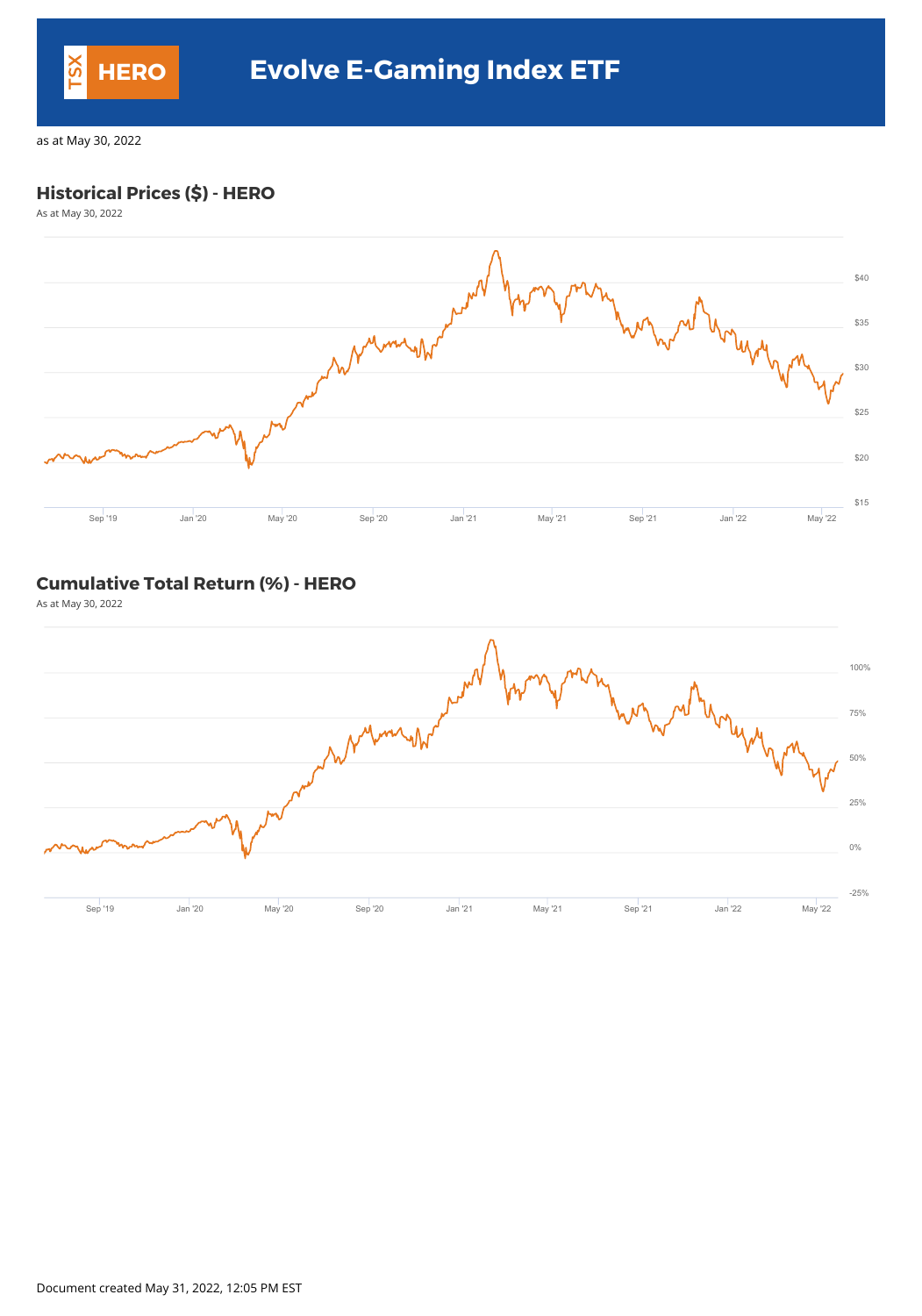#### **Fund Details**

| <b>CUSIP</b>                       | <b>TICKER</b>                       | <b>LISTING EXCHANGE</b>                  |
|------------------------------------|-------------------------------------|------------------------------------------|
| 30052Y109                          | <b>HERO</b>                         | Toronto Stock Exchange (TSX)             |
| <b>INCEPTION DATE</b>              | <b>CURRENCY</b>                     | <b>REGISTERED INVESTMENT ELIGIBILITY</b> |
| June 13, 2019                      | Hedged to CAD                       | <b>Yes</b>                               |
| <b>STYLE</b>                       | <b>INDEX</b>                        | <b>INDEX PROVIDER</b>                    |
| Index-Based                        | Solactive eGaming Index             | Solactive AG                             |
| <b>INDEX REBALANCING FREQUENCY</b> | <b>MANAGEMENT FEE</b>               | <b>DISTRIBUTION FREQUENCY</b>            |
| Quarterly                          | 0.70% (plus applicable sales taxes) | Quarterly                                |

### **Top 10 Holdings**

As at May 30, 2022

| <b>NAME</b>                       | <b>WEIGHT</b> | <b>TICKER</b>          | <b>SECTOR</b>                  | <b>COUNTRY</b>       |
|-----------------------------------|---------------|------------------------|--------------------------------|----------------------|
| NetEase Inc                       | 11.90%        | NTES US EQUITY         | Interactive Home Entertainment | <b>CHINA</b>         |
| Electronic Arts Inc               | 10.35%        | EA US EQUITY           | Interactive Home Entertainment | <b>UNITED STATES</b> |
| <b>Activision Blizzard Inc</b>    | 10.13%        | ATVI US EQUITY         | Interactive Home Entertainment | UNITED STATES        |
| Nintendo Co Ltd                   | 9.13%         | <b>NTDOY US EQUITY</b> | Interactive Home Entertainment | <b>JAPAN</b>         |
| Nexon Co Ltd                      | 6.21%         | 3659 JP EQUITY         | Interactive Home Entertainment | <b>JAPAN</b>         |
| Take-Two Interactive Software Inc | 5.40%         | <b>TTWO US EQUITY</b>  | Interactive Home Entertainment | <b>UNITED STATES</b> |
| Bandai Namco Holdings Inc         | 4.63%         | 7832 JP EQUITY         | Leisure Products               | <b>JAPAN</b>         |

| ROBLOX Corp   | 4.45% RBLX US EQUITY   | Interactive Home Entertainment | UNITED STATES      |
|---------------|------------------------|--------------------------------|--------------------|
| AppLovin Corp | 3.00% APP US EQUITY    | <b>Application Software</b>    | UNITED STATES      |
| Krafton Inc   | 2.81% 259960 KS EQUITY | Interactive Home Entertainment | <b>SOUTH KOREA</b> |

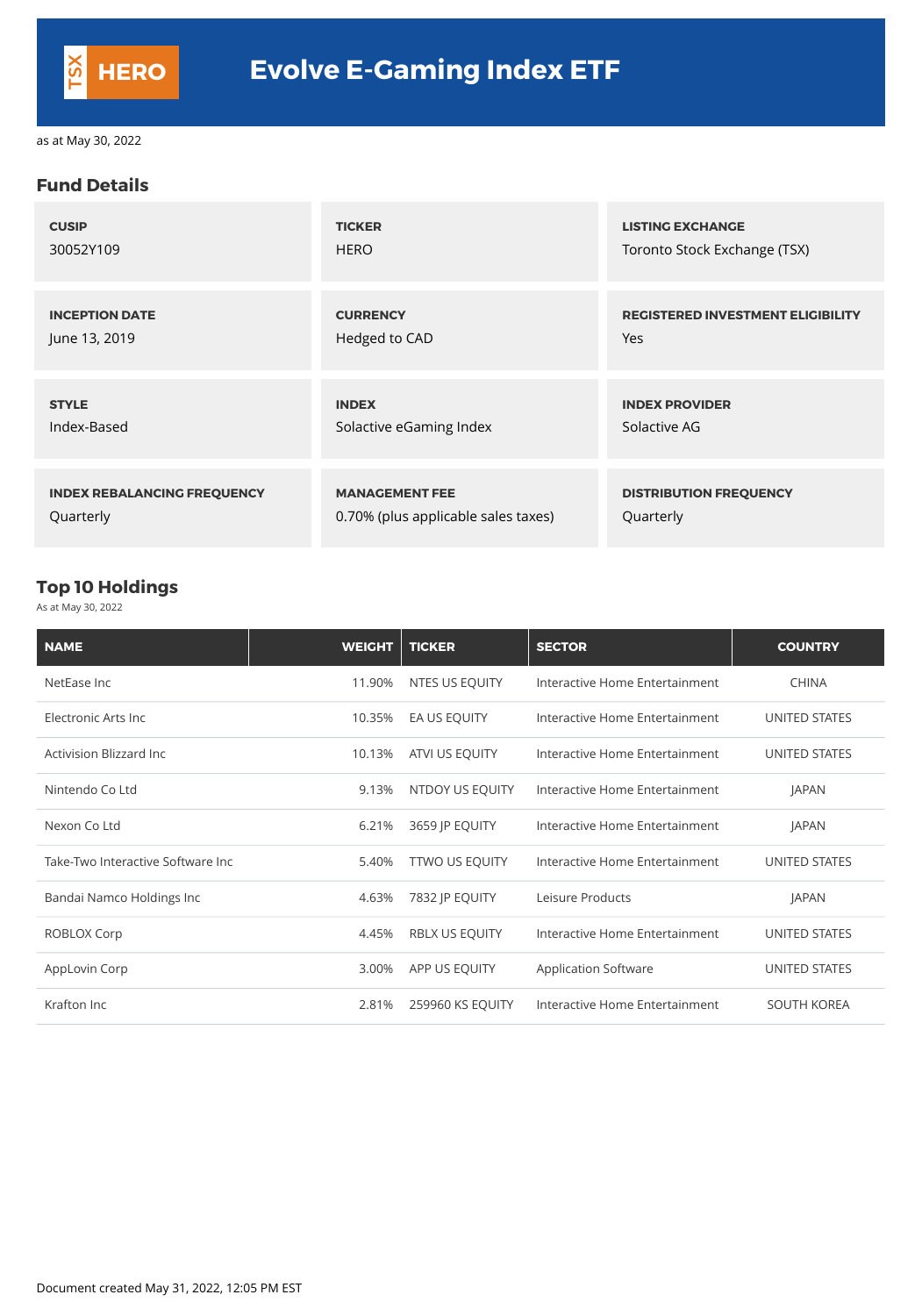## **Geographic Allocation Sector Allocation**

As at May 30, 2022 **As at May 30, 2022** As at May 30, 2022





| <b>NAME</b>   | <b>WEIGHT NAME</b> |                                       | <b>WEIGHT</b> |
|---------------|--------------------|---------------------------------------|---------------|
| UNITED STATES | 33.32%             | Interactive Home Entertainment        | 89.76%        |
| <b>JAPAN</b>  |                    | 31.38% Leisure Products               | 6.22%         |
| <b>CHINA</b>  |                    | 16.07% Application Software           | 3.00%         |
| SOUTH KOREA   |                    | 10.45%   Interactive Media & Services | .05%          |

| <b>NAME</b>          | <b>WEIGHT</b> |
|----------------------|---------------|
| <b>UNITED STATES</b> | 33.32%        |
| JAPAN                | 31.38%        |
| <b>CHINA</b>         | 16.07%        |
| <b>SOUTH KOREA</b>   | 10.45%        |
| <b>SWEDEN</b>        | 3.88%         |
| <b>FRANCE</b>        | 1.76%         |
| <b>ISRAEL</b>        | 1.63%         |
| <b>POLAND</b>        | 0.74%         |
| <b>TAIWAN</b>        | 0.49%         |
| <b>BRITAIN</b>       | 0.17%         |
| <b>SINGAPORE</b>     | 0.14%         |

Document created May 31, 2022, 12:05 PM EST



# **HERO Evolve E-Gaming Index ETF**